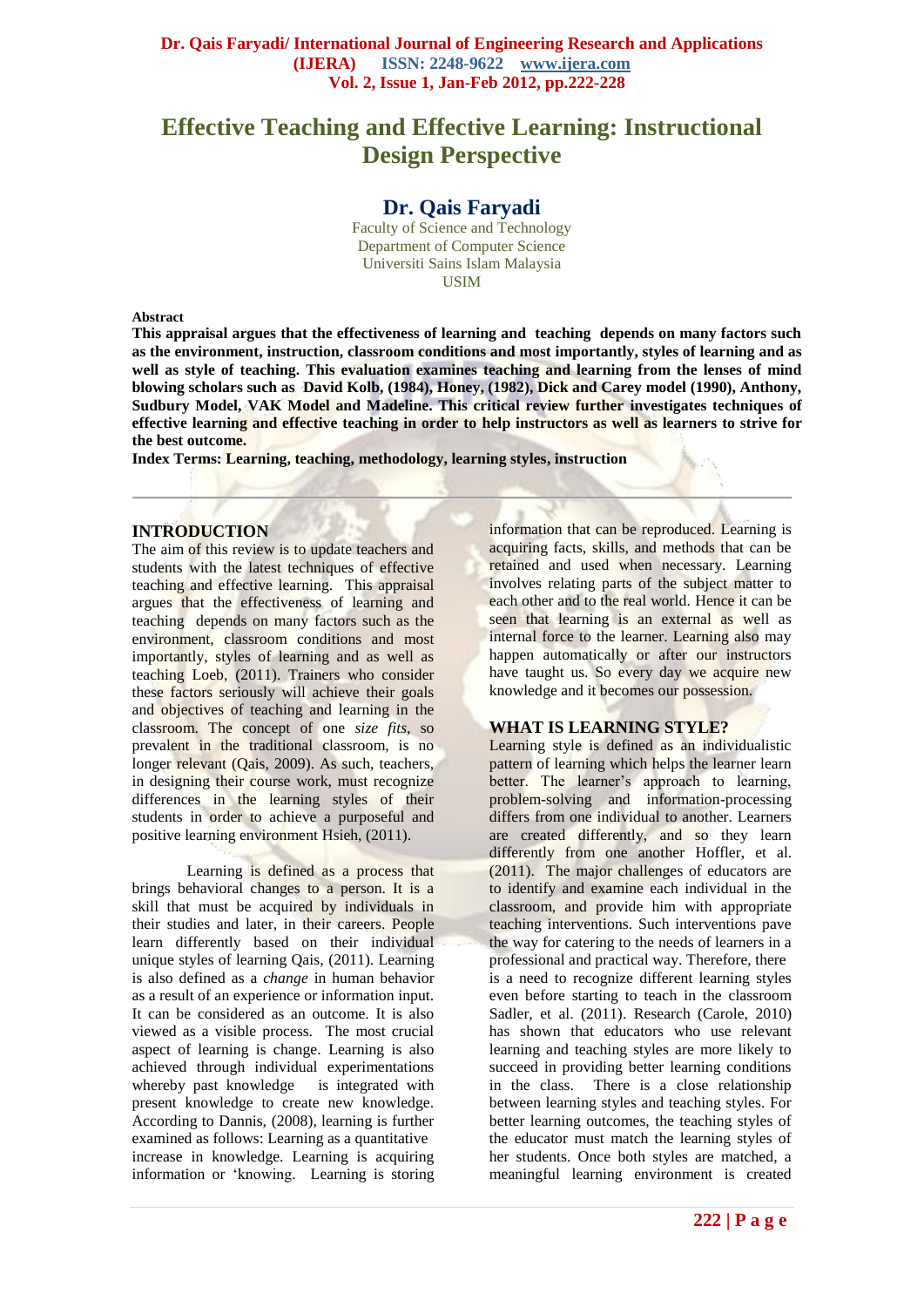[Awofala](http://www.eric.ed.gov/ERICWebPortal/search/simpleSearch.jsp?_pageLabel=ERICSearchResult&_urlType=action&newSearch=true&ERICExtSearch_SearchType_0=au&ERICExtSearch_SearchValue_0=%22Awofala+A.+O.+A.%22) et al. (2011). As such, teachers have to adjust their teaching preferences with those of the learners' in order to achieve the desired outcome. This mapping of the learning and teaching styles creates a more effective learning environment and also enhances the problemsolving capability of learners Narli, et al. (2011).

When preparing her lessons, an effective teacher should:

- 1. Be aware that she is catering to a varied audience.
- 2. Use learning styles and pedagogy to make learning effective.
- 3. Create confidence to boost capability.
- 4. Develop a curriculum to suit different learning styles.
- 5. Use audio-visual tools and instructional aids to make learning fun.
- 6. Explain difficult concepts ahead of the lesson.
- 7. Pose questions to stimulate critical thinking and problem- solving skills.
- 8. Provide opportunities for feedback on the effectiveness of the lesson.
- 9. Foster a motivating classroom atmosphere.
- 10. Encourage mutual respect among learners.

As evident in the above discussion, effective teaching and successful learning require careful planning and well-planned strategies. Sound education strategies will create hope, hone skills, impart knowledge and develop positive attitudes in learners, the leaders of tomorrow. It is crucial, therefore, that teachers plan carefully for a conducive learning environment. Gurpinar, et al. (2011)

## **TECHNIQUES OF EFFECTIVE LEARNING**

Learning is defined as a process that brings behavioral changes to a person. It is a skill that must be acquired by individuals in their studies and later, in their careers. [Landry, e](http://www.eric.ed.gov/ERICWebPortal/search/simpleSearch.jsp?_pageLabel=ERICSearchResult&_urlType=action&newSearch=true&ERICExtSearch_SearchType_0=au&ERICExtSearch_SearchValue_0=%22Landry+John+M.%22)t al. (2011). People learn differently based on their individual unique styles of learning.

The following are some techniques of learning effectively:

- 1. Tell yourself that you are learning with a purpose. You have a goal to accomplish.
- 2. Mind-map the information for easy understanding and remembering.
- 3. Determine your own time and place of learning as long as it does not clash with your bedtime hours.
- 4. Give priority to urgent tasks that require immediate attention.
- 5. Make a resolution to really want to study.
- 6. Have a positive attitude and participate in class activities.
- 7. Read effectively and pay special attention to the summary of the chapter.
- 8. Study in a group where members have similar learning styles.
- 9. If you do not understand any part of the lesson, ask the instructor for help.
- 10. Do not allow the learning process to stress you out. You are a student and your job is to learn.
- 11. Learn step by step and do not overload your memory.
- 12. Make sure that you are in the right state of mind and ready to study. Do not force yourself to study.
- 13. Have a reason or goal for wanting to do well in your studies. For instance, if you aim to be a successful doctor, your ambition will spur you on to achieve your educational goals.
- 14. Make the learning relevant to situations in real life; believe that you can solve problems if you are a knowledgeable person.
- 15. Learn the way you are comfortable with. You may be a visual, auditory or kinesthetic learner i.e. you may learn better by reading, listening or doing / being hands on.
- 16. Go through the material carefully, taking great care to remember all the headlines, graphs and pictures.
- 17. Highlight new information and emphasize the important points.

As thus, instructors are advised to use their artistic imagination to produce skillful learners. Teaching as an art requires crafting, imagination and creativity. Designing a physical teaching environment is a piece of art that requires needs creativity and engagement. Designing a classroom environment that takes care of students who are emotionally and psychologically unstable requires artistic imagination.

That is why teaching is often considered an art; especially if it involves designing artistic and dynamic activities in the classroom to motivate the young, to spur them on to acquire the knowledge or skills required. Teaching requires decision- making as well as skills to implement multi-tasks in the classroom. Therefore, the effective methodology which teachers utilize to educate different types of learners is a piece of art in itself.

## **TECHNIQUES OF GOOD TEACHING**

**Positive relationship:** Maintaining a positive relationship among students, teachers and the administrators creates a harmonious leaning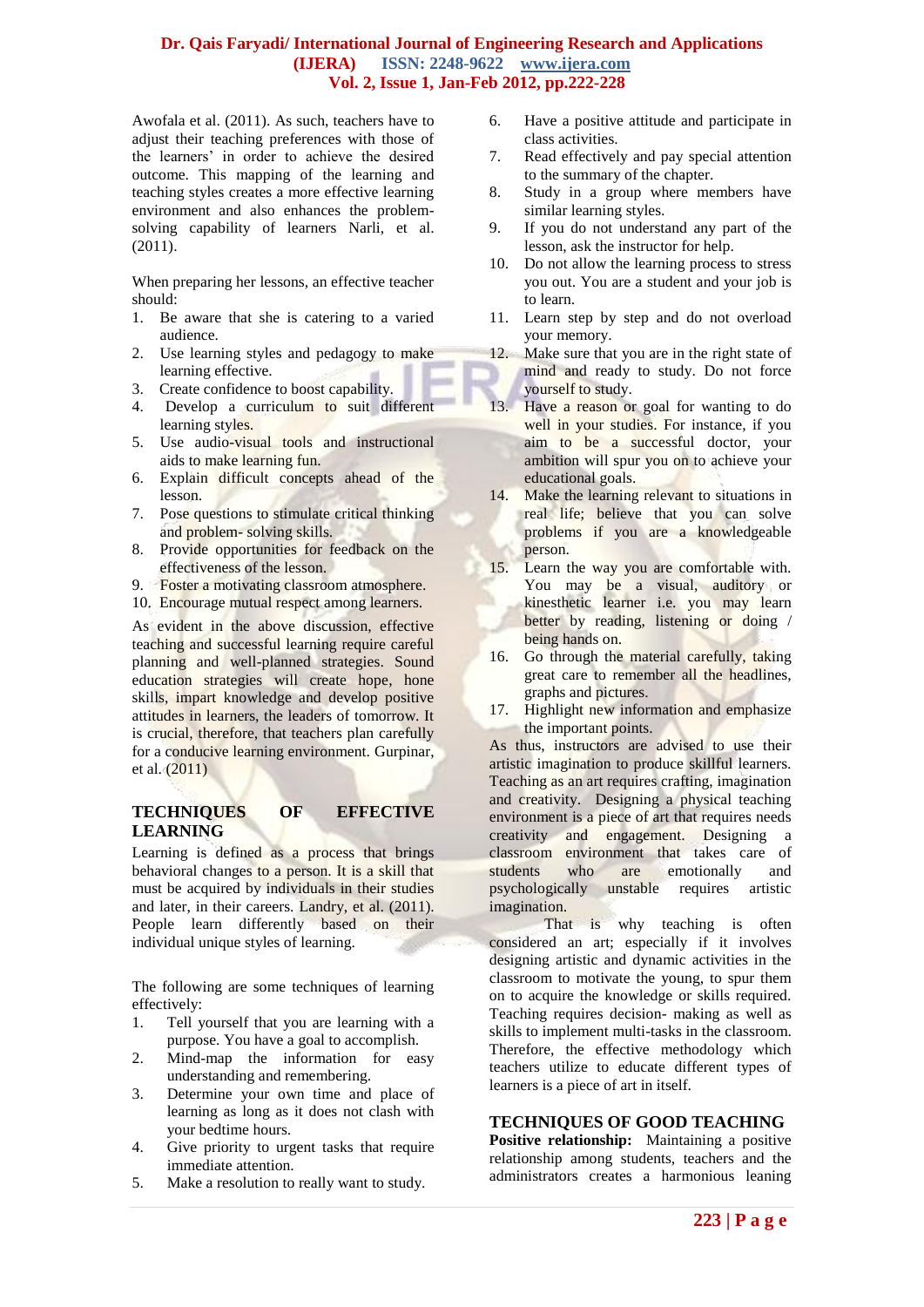environment. When students are nurtured in such surroundings, they are likely to increase their intellectual accomplishments and learn more effectively.

**Cooperative engagement:** Encourage cooperation and mutual support by getting learners to study collaboratively. When learners study in a group, they share their ideas and knowledge to complete an assignment. Support from the peer group also helps to boost learners' confidence. Unlike learning in isolation where discouragement or a sense of hopelessness may set in, learning becomes more enjoyable when friends are able to help or motivate one another. **Learning actively:** Students learn when they are actively engaged in their class activities. A good teacher does not impose her ideas or opinions on the class but allows students to participate actively in a student-centric environment. To encourage the meaningful application of knowledge, the teacher should encourage students to link what they have learned with events/happenings in their everyday lives.

**Constructive feedback:** The instructor should allocate time to evaluate her students' understanding of her instruction. From the feedback, she can assist learners with constructive advice to help them progress. It is the responsibility of the teacher to provide help in the form of feedback and suggestions in order to improve learning.

**Communicate the outcome:** The teacher should inform her students about what she expects them to achieve at the end of the lesson. If she tells her students that she has high (but realistic, of course) expectations of them, then they will try to live up to her expectations. Chances are that they will succeed, even the weaker ones. On the other hand, if the teacher does not expect much from her students, they are not likely to do very well, including the bright students.

**Mutual respect:** Just as students respect their teachers, the latter should also respect their students from diverse backgrounds, and take into consideration their different styles of learning. School administrators, the schoolboard and policy-makers share the teachers' responsibility of creating a learning environment which takes into account mutual respect for those involved in the learning process.

**Teacher as a responsible educator.** The teacher must be passionate about her profession. She must carry out her responsibilities as an educator in the true sense of the word, going beyond merely imparting knowledge in the classroom.

**Creating a knowledge consumption environment:** The teacher must create a stimulating environment to make her students thirst for knowledge. She should the guide them seek knowledge independently. She should also bridge any gap in her students' knowledge so that what learners have learnt in the classroom can be applied to their real life situations. This will surely motivate students to pursue knowledge further on their own.

**Be a good listener in the classroom:** If the teacher wants to be a successful educator, she must be a good listener. When she listens to her students, she can empathize with them and understand them better. Hence having good listening skills is a prerequisite for effective teaching.

**Make your teaching flexible:** When students are pushed to the limit, they do not learn anything useful. Instead they may learn to hate whatever is being taught. There must be time for learning by listening and learning by being hands on. The teacher should ensure that there is a good balance between study and play in order to achieve a better learning environment. Ideally, classroom learning should be an enjoyable experience, not fearful or stressful. So be sensitive to your students' frame of mind and adapt your teaching style accordingly.

**Use technology to make the class interesting:** Using multimedia in the classroom makes the lesson more interesting and thus motivates students to be more attentive. Use a simple projector to present your instruction in the classroom. Sounds, pictures and graphics help learners to conceptualize the essential points. Thus students learn faster and also more effectively. Use the Internet to post assignments online for easy access by students.

# **LEARNING STYLES**

## **David Kolb: Experiential Learning**

According to David Kolb (1984) there are four stages that a learner must complete to learn effectively.

**Concrete Experience:** In this stage, the learner has an active role in learning by actively participating in the learning process. So the learner has to work hands on and be actively engaged.

**Reflective observation**: In this second stage, the learner observes the learning process and then notes his personal experience, thus creating new knowledge.

**Abstract conceptualization:** In this stage, the learner applies the gained experience from known theories and concepts, modifies it and then applies it to future activities and experimentations.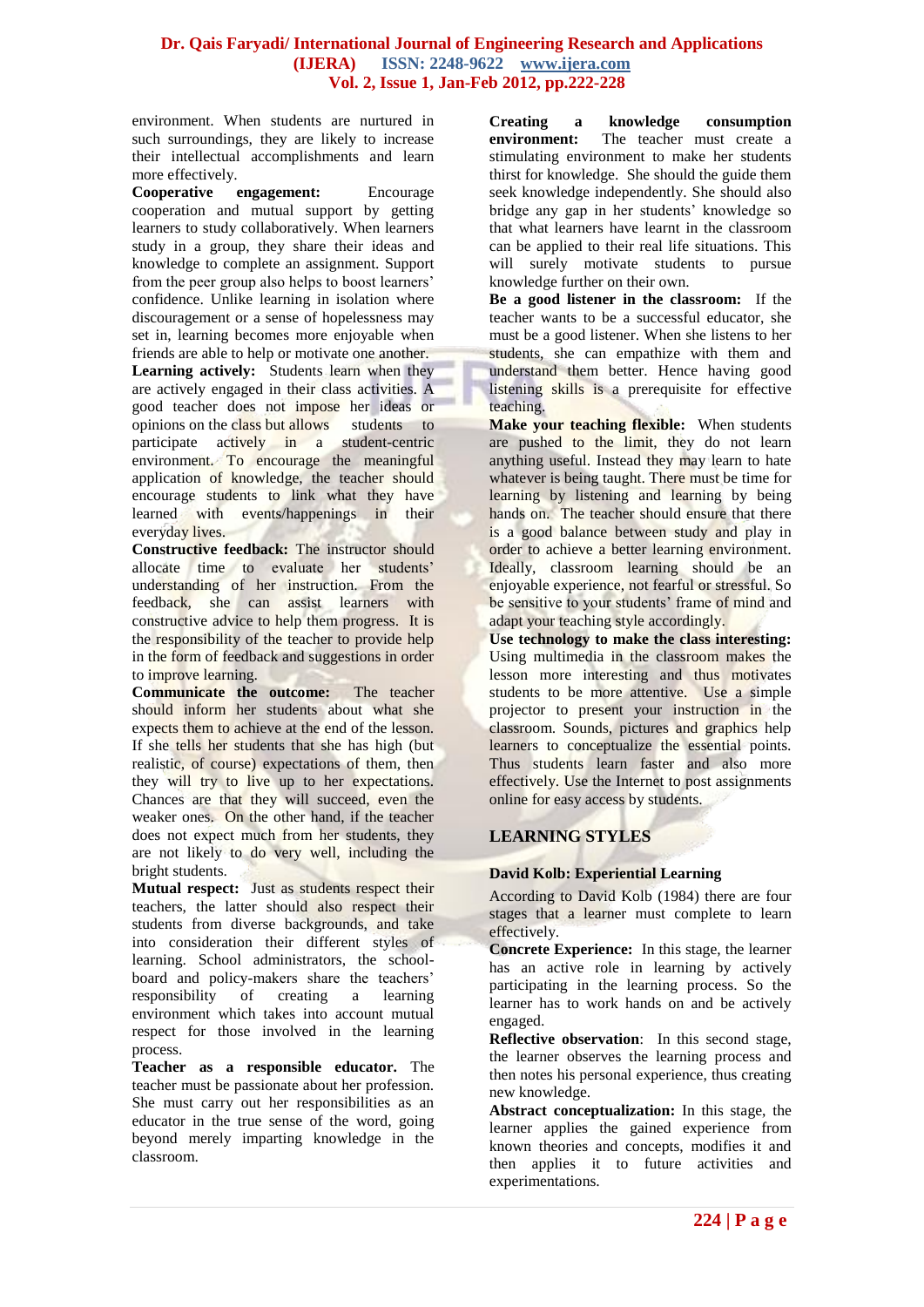**Testing the new concept:** Finally, in this stage the learner applies what he has experienced or learnt to a real life situation.

## **Honey and Mumford Learning Styles**

According to this model (Honey, 1982) the following four learning styles are very important to understanding the types of learners:

**Activist:** It is a style of learning whereby the learner is eager to try out new ideas. This style is a very effective way of learning as the learner tackles the problem hands on and then applies the results to the task at hand. The learner always experiments with new opportunities and problems in order to learn effectively. Such learners tend to work in a group and try to roleplay to accomplish a task. They cannot learn effectively by merely listening to lectures or detailed explanations. Activists have difficulty in following lengthy oral instructions.

**Reflectors:** Reflectors view learning differently. They research and collect data first. Then they examine the gathered data and think carefully before drawing any conclusion. Reflectors are usually interested in observation and listening to other learners before coming up with a new idea. In order to come to a conclusion, they first observe groups or individuals and reflect on what they have actually learned from the observations. Such learners do not care too much about tight deadlines. They examine situations first before producing any viable or workable results. One of the disadvantages of this style of learning is that such learners cannot assume a leadership role. If they are pushed to the limit, learning will not occur.

**Theorists:** Theorists learn by assimilating their own observation into sound and logically acceptable theories. They learn and solve a given problem through logical reasoning. Theorists learn step by step. This category of learners work their way into a logical and rational time-frame. They learn best in situations in which they are challenged to think critically and use problem-solving techniques. Theorists love to investigate and come to a solution at their own pace through unstructured activities. Feelings and emotions have no place in the learning style of theorists. They cannot learn with other students who have different learning styles.

**Pragmatists:** Pragmatists learn through exploration and experimentation. They apply what have learnt to their daily activities. They will not learn if the situation and condition of learning require lengthy instructions. Pragmatists are interested in learning if it is relevant to their interests or needs. They learn best by experimentation and hands-on activities. They use the techniques acquired to do the job at hand. Pragmatists are time- savers and investigate concepts that can be prototyped. Pragmatists are unable to learn in a situation that does not assist them. They cannot learn if there is no clear guidance to help them with the task at hand. (Charles worth, 2008).

#### **Dick and Carey Model of Learning**

Walter Dick and Lou Carey (Dick, 1990) investigated the learning process and prototyped the learning process implemented by behaviorists and constructivists ideology. This style of learning is greatly influenced by Robert Gagne's conditions of learning. This model suggests the following steps of learning:

Step 1: **Identify your Goals**. What do you want to achieve? What do you want your learners to achieve? Make a complete needs analysis as well as requirements.

Step 2: **Make an analysis of your instruction.** Define your steps in the instruction to help your learners gain the desired knowledge.

Step 3: **Find out about characteristics and behaviors of your learners**. Their prior knowledge, skills and preferences must be identified.

Step 4: **Identify your objectives.** Learners will acquire critical thinking and problem-solving skills at the end of the course.

Step 5: **Measure learners' progress** and performance according to the learning objectives.

Step 6: **Identify your strategies.** Assign your activities, present information in a meaningful manner, ask the learners for feedback and re-test them.

Step 7: **Identify and prepare relevant learning materials** such as student's manual, tests, instructor's guide, learning guides and computer-based multimedia learning aids.

Step 8: **Conduct Formative Evaluation of your instruction.** In order to improve the instruction, the educator must evaluate every step of the instruction herself as well as get several students give her feedback regarding her performance as an instructor.

Step 9: **Conduct Summative Evaluation of your instruction**. This stage is very crucial as it shows the absolute worth or otherwise of the instruction.

According to this model, learning is a set of correlated frameworks which have to be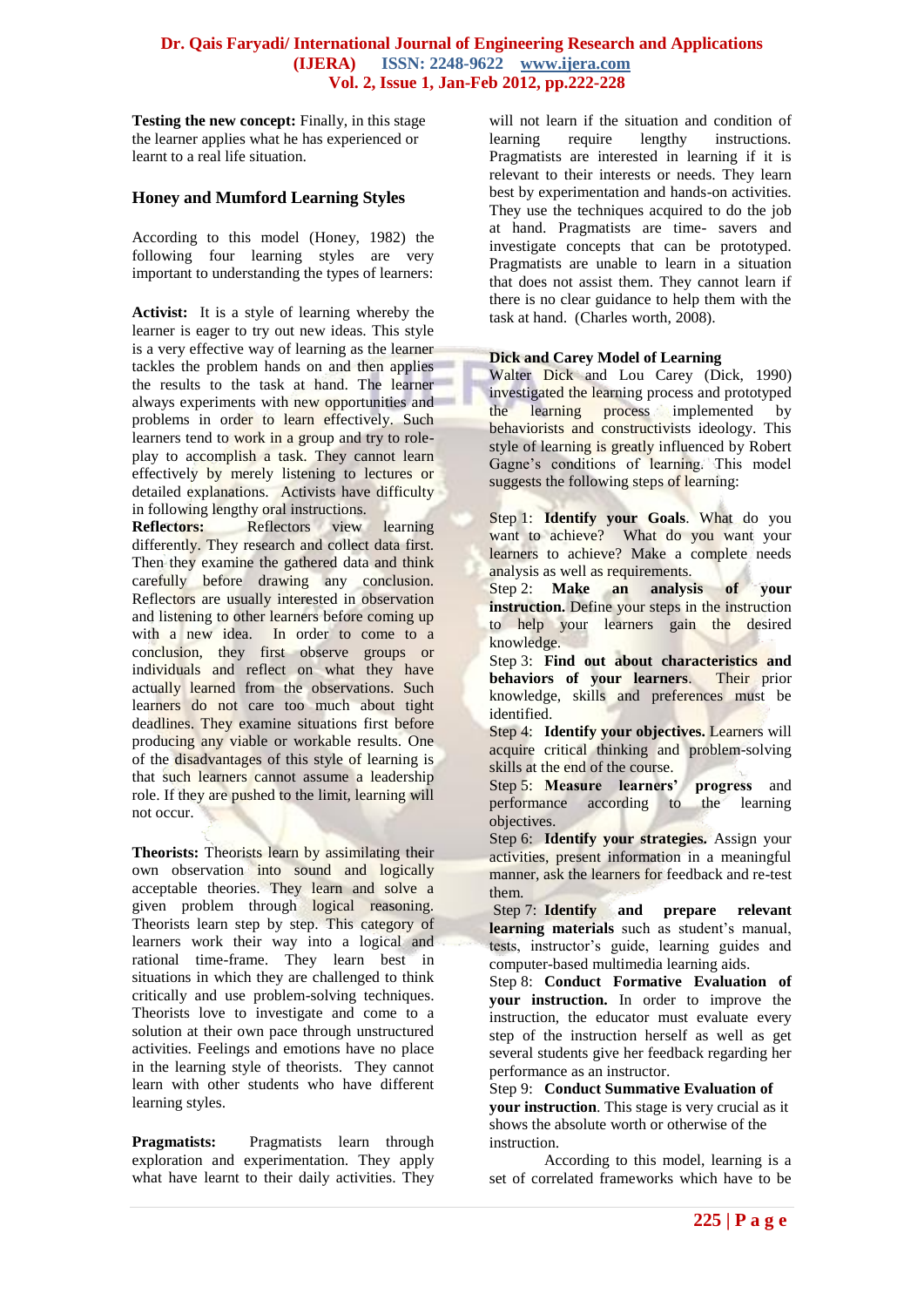followed in order to achieve effective results. As such, in order to teach and learn creatively and efficiently, all the steps of the above learning model must be followed. This model of learning emphasizes that there are certain requirements that the learner has to fulfill in order to learn effectively. As such, the learners are expected to achieve the targeted goals and objectives at the end of the course. This model views learning as an experimental and replicable process.

## **Anthony Gregorc Model of Learning**

This model is based on the belief that students learn best when they use their minds effectively. This learning style is based on human perceptions and evaluations of the world through a meaningful approach. According to this theory (Anthony, 1984), our perception is the most powerful learning tool. This learning style emphasizes two perceptual criteria:

1. **Concrete Perception:** Concrete perception refers to the registration of information through our senses.

2. **Abstract Perception:** Abstract perception deals with things that we cannot see such as concepts, qualities and ideas. It refers to a meaningful understanding of things around us. This learning style also emphasizes the following:

1. **Random Learning:** It deals with organization of information without sequential order.

2. **Sequential Learning:** This deals with the logical and chronological order of information.

According to this theory, the ability to learn randomly or sequentially is innate in some individuals while others may have to struggle to acquire these abilities. Each individual shows different strengths in learning. While some individuals may have a tough time understanding and solving certain problems, others have no difficulty at all. So, to a large extent, the success of learning is dependent on the learners themselves (Anthony, 1984).

#### **Sudbury Model of Learning**

This model of learning postulates that learners learn in many different ways. Learning, according to this model, is a process of accomplishment by an individual. It is not something that is given. According to this theory, there are many ways to be educated without adult intervention. Some students learn by themselves while others are taught how to learn.

Some children, for example, teach themselves and learn from their experience without the

teacher's intervention. The Sudbury model of learning asserts that learners should be encouraged to learn by themselves, choosing what they like and according to their own pace. When learners enjoy the learning process, they learn better (Bruce, 2009).

#### **Fleming's Vak Model of Learning**

Fleming's learning style is one of the most effective and commonly used learning models. This learning model is very effective in preparing a classroom with different educational and learning styles. Fleming's model is based upon the following principles:

- 1. **[Visual learners:](http://en.wikipedia.org/wiki/Visual_learning)** Visual learners learn better in a situation where visual aids, diagrams, handouts, videos and pictures are provided.
- 2. **[Auditory learners:](http://en.wikipedia.org/wiki/Auditory_learning)** These learners learn best through listening to discussions, lectures and tape recordings.
- 3. **[Kinesthetic learners](http://en.wikipedia.org/wiki/Kinesthetic_learning) or [tactile learners:](http://en.wikipedia.org/wiki/Tactile_learning)** These learners are interested in hands-on experiences and problem-solving activities such as touching, performing activities, scientific projects and experimentations (James, 2010).

## **Madeline Hunter Model of Learning**

Dr. Madeline Hunter recommends that educators follow a certain methodology of teaching when designing classroom instruction (Steward, 2010). She believes that even though the teacher may know all about her students' backgrounds, the following eight steps of learning must be considered when making a lesson plan:

**1. Anticipatory Set:** When designing classroom instruction, the teacher must know what the students ought to have learnt at the end of her class. It is important to have a clear idea of what to anticipate or expect in order to teach effectively. In addition, the educator must relate the previous lesson with the present to make the learners ready to learn. Hunter insists that the teacher, before starting the class, must motivate her learners by providing short activities to capture the learners' attention. Anticipatory set can be just giving learners a handout before the lesson begins or posing a problem that will challenge them to think.

**2. Objectives and goals:** According to this learning model, students understand the lesson and learn better if they know what they going to learn. Educators must communicate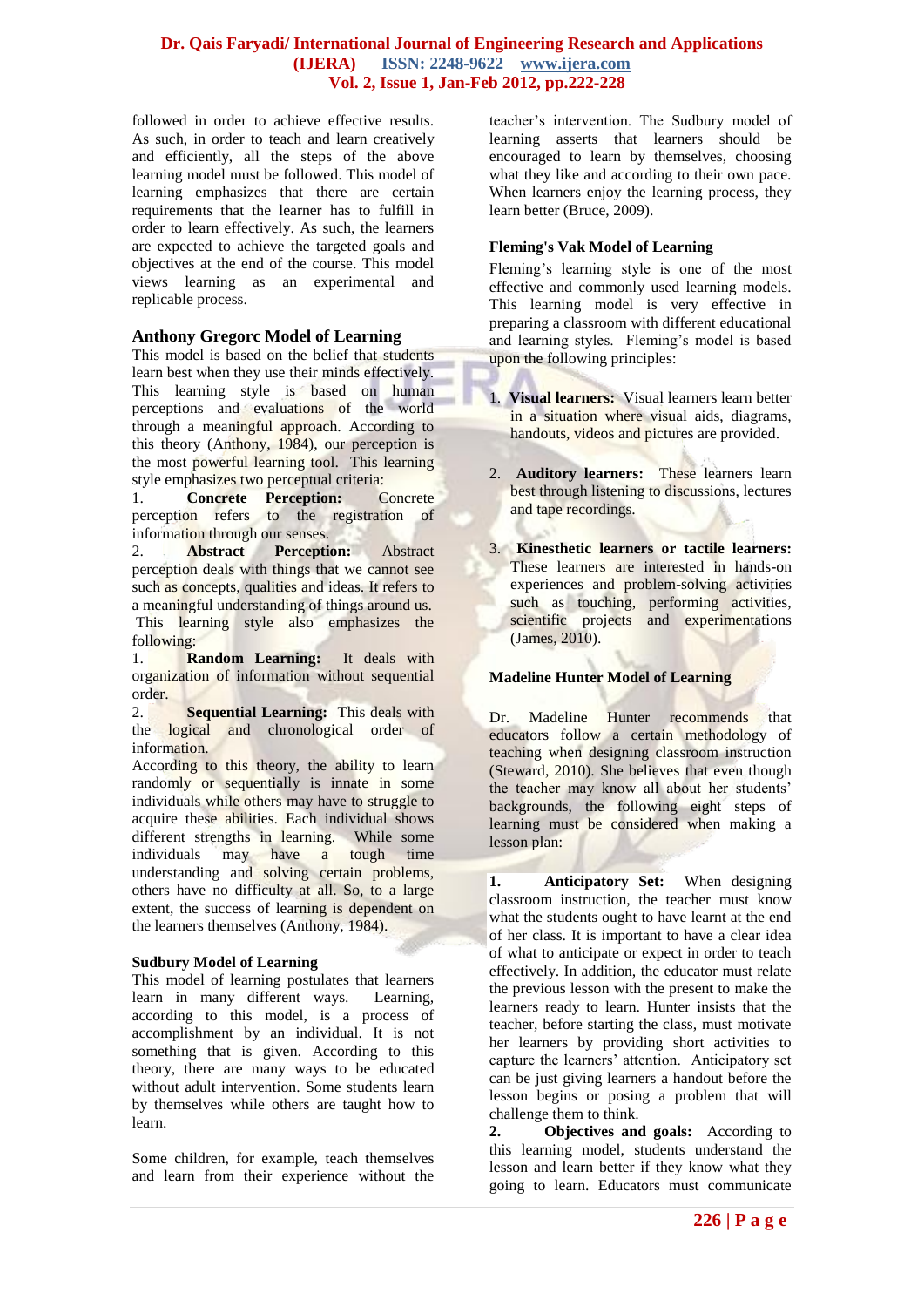with the learners about the what, how and why of learning in the classroom. The teacher should discuss with the learners why it is very important to learn a certain topic. She should also discuss the outcome of the lesson, that is, what they will master or achieve at the end of the lesson. As such, the teacher helps her learners focus on the task at hand.

They are more likely want to learn and to continue learning when the goal is clearly defined.

**3. Input:** If you want your learners to learn effectively, the lessons must be presented creatively. The presentation of the lessons can be through discussions, discovery, tasks that require critical thinking, problem-solving or brain storming. Besides these, the teacher can also incorporate vocabulary, skill-oriented exercises, listening, observation and concept identification. The input or delivery of information must be interesting and appealing.

4. **Modeling:** For students to learn successfully, the teacher must present the information in a way that the learners can visualize it. They must be told what they are about to learn. They learn better when the teacher personally demonstrates the skills they are to acquire.

5. **Checking for Understanding:** One way to monitor the students' progress is to check whether they have learnt what they are supposed to have learnt at the end of the lesson. It is crucial for the teacher to make sure that students have understood their lesson before moving on to the next. The teacher can assess the students through different ways such as having a short question-and-answer session. Alternatively, the teacher can ask the students: Is it ok to go to the next topic or do you wants me to clarify any part of the lesson?

6. **Guided Practice:** The teacher must assist the students and supervise their progress. If the students need help, then the teacher has to guide them step by step, using a variety of teaching aids, until they can do the activities by themselves.

7. **Independent Practice:** Once the teacher is confident that her students have understood the lesson and can do the activities by themselves, new activities may be introduced. This time, the students should be able to perform the new assignment independently.

8. Closure**:** At the end of the lesson, the teacher will remind the students what they have learned so far. The teacher summarizes the lesson and poses questions to the class to evaluate to what extent her students have achieved the goals.

# **CONCLUSION**

Teachers must motivate the unmotivated learners. Traditionally-taught students usually have low esteem about themselves. In the traditional classroom, students are generally not given much encouragement and the opportunity to think critically. Instead they suffer from memory overload as they are expected to merely memorize information most of the time. In addition, teachers have to accept the diversity of their class population. There should not be discrimination of any kind. Ideally, there should be a harmonious classroom environment where students feel self-worth, and believe that they are accepted and appreciated by their teachers and peers, regardless of their backgrounds. This positive classroom environment will create a change of attitude and behavior in students, making them more motivated to learn.

Teachers play an exceptionally demanding role in our community. They have to perform a multitude of tasks not only in schools but also in our society at large. Instructors are empirical scholars, classroom reformers, learners' advocates, disciplinarians and character builders. A competent teacher is able to establish a good relationship with students and their parents, as well as with school administrators. A dedicated and effective teacher devotes her energy to inspiring her students so that they can achieve success.

She takes into account her students' diverse backgrounds and unique learning styles when she plans her lessons. As such the effective teacher is one who communicates with her students before planning and conducting her lessons so that she is aware of their needs and interests. The traditional style of teaching in the class is not only no longer relevant but also ineffective. Present day learners are not patient to sit through lengthy lectures and standard preplanned lectures of *one size fits all*.

Instructors must keep their lessons precise and concise, allowing students to concentrate on the vital concepts rather than memorizing a long list of facts and figures or large sections of a text. Teachers should plan their activities and instructions creatively to eliminate boredom in the classroom. Besides facilitating the teaching-learning process, wellplanned lessons improve communication of ideas between teachers and students as well as among students themselves.

## **REFERENCES**

Anthony F. Gregorc. (1984). *[Gregorc Style](http://gregorc.com/books.html#id5)  [Delineator: Development, Technical, and](http://gregorc.com/books.html#id5)  [Administration Manual](http://gregorc.com/books.html#id5)*. Gregorc Associates, Inc.,